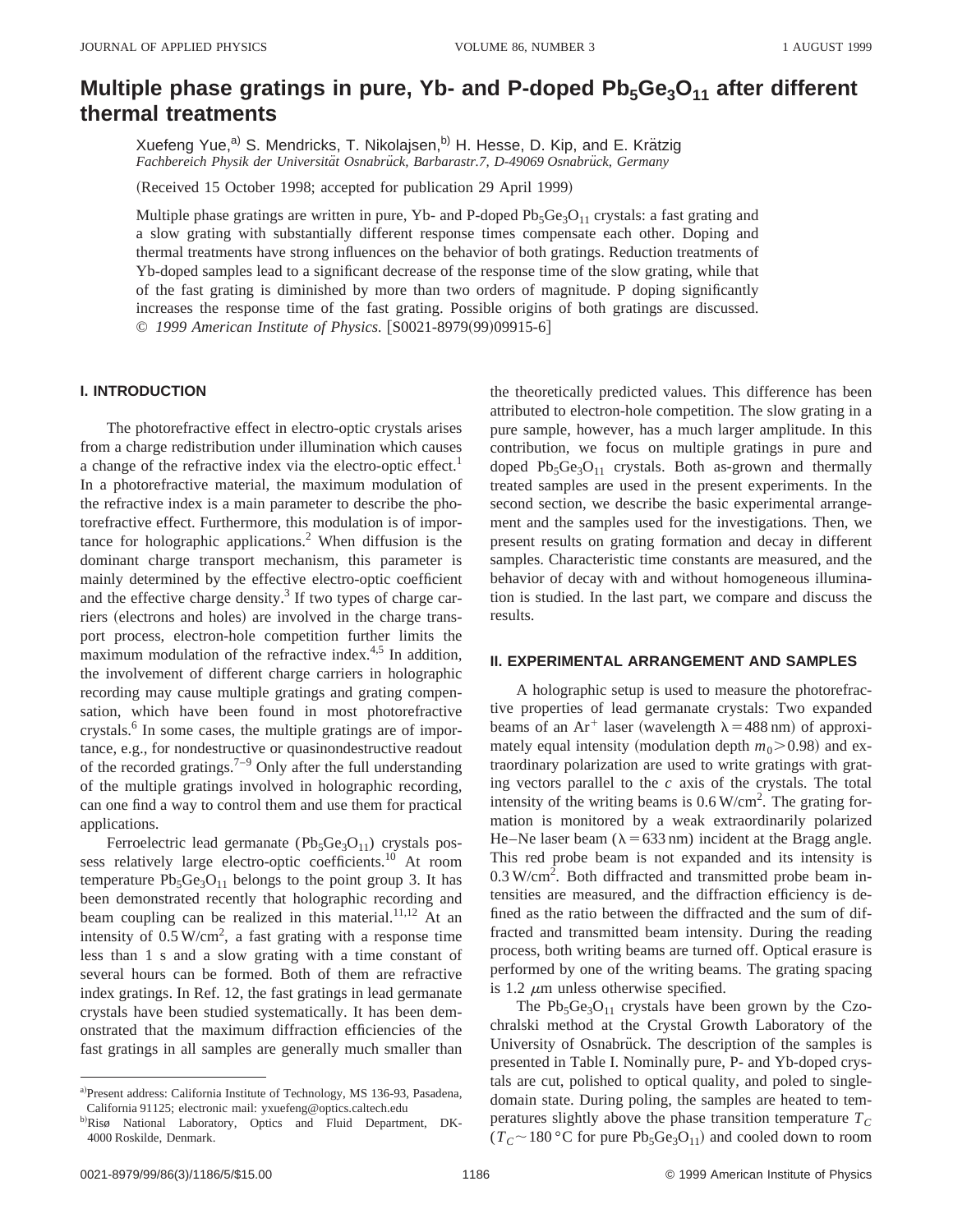TABLE I. Descriptions of our samples used in the experiments. (Absorption coefficients are measured for wavelength  $\lambda$  = 488 nm and extraordinarily polarized light.)

| Symbol     | Crystal and dopant             | <b>Dimensions</b><br>$\lceil a \times b \times c \cdot (mm^3) \rceil$ | Absorption coefficient $\alpha_e$<br>$\rm (cm^{-1})$ |
|------------|--------------------------------|-----------------------------------------------------------------------|------------------------------------------------------|
| PGO-AG     | As-grown $PGO(Pb_5Ge_3O_{11})$ | $2.40\times 6.20\times 5.50$                                          | 3.2                                                  |
| PGO-RED    | Reduced PGO                    | $2.40 \times 5.12 \times 5.75$                                        | 3.0                                                  |
| $Yb50-AG$  | As-grown PGO: 50 ppm Yb        | $2.95 \times 4.75 \times 7.45$                                        | 3.1                                                  |
| $Yb50-OX$  | Oxidized Yb50                  | $2.30 \times 3.30 \times 4.15$                                        | 3.1                                                  |
| $Yb50-RED$ | Reduced Yb50                   | $2.25 \times 3.15 \times 3.80$                                        | 1.4                                                  |
| $P200-AG$  | As-grown PGO: 200 ppm P        | $2.60 \times 5.15 \times 7.00$                                        | 1.6                                                  |
| $P200-OX$  | Oxidized P200                  | $2.55 \times 4.95 \times 7.60$                                        | 1.6                                                  |
| $P200-RED$ | Reduced P200                   | $2.55 \times 4.95 \times 7.15$                                        | 1.3                                                  |

temperature under an electric field of about 0.3 kV/cm. Two kinds of thermal treatments (reduction and oxidation) are carried out for some samples. For reduction, the samples are heated to 350 °C in an atmosphere of 20% H<sub>2</sub> and 80% N<sub>2</sub> for about 1 h, whereas for oxidation, they are heated up to 600 °C in pure  $O_2$  for about 5 h. After these treatments, another poling procedure must be carried out. It is well known that some dopants can greatly influence the property of most photorefractive crystals. But the effects of the same dopant may be substantially different in various host materials, e.g., cerium can increase the performance of strontium barium niobate, $13$  while it is not an effective dopant in lithium niobate.<sup>14</sup> We have tested various dopants in lead germanate. Here, we report the results of P- and Yb-doped samples because of their representative effects.

The absorption spectrum of a nominally pure sample has been presented in our previous paper.<sup>12</sup> In Table I we list the absorption coefficients of different samples at wavelength  $\lambda$  = 488 nm. Yb dopant has almost no influence on the absorption spectrum, but P dopant leads to a significant decrease of the absorption coefficients in wavelength range  $\lambda$  $<$  550 nm. Reduction of Yb-doped samples makes the absorption smaller, while oxidation does not induce any observable change in the absorption. The refractive indices for 633 nm are  $n_e(633 \text{ nm}) = 2.148$  and  $n_0(633 \text{ nm}) = 2.113$ , and those for 488 nm are  $n_e$ (488 nm) = 2.215 and  $n_0$ (488 nm)  $=$  2.178, respectively.<sup>15</sup> The linear electro-optic coefficients  $r_{13}$  and  $r_{33}$  are fairly large with values of 10.5 and 15.3 pm/V, respectively.<sup>10</sup> Another useful parameter is the dielectric constant  $\epsilon_{33}$ =40.

#### **III. EXPERIMENTS RESULTS**

## **A. Gratings in nominally pure samples**

The writing and decay cycle in the nominally pure asgrown sample (PGO-AG) is shown in Fig. 1. After both writing beams are turned on, the fast grating forms in less than 1 s. If we continue writing, the measured diffraction efficiency decreases gradually to zero and then, increases again to a saturation value in about  $2 h$  (region A in Fig. 1). The shutdown of both writing beams leads to an abrupt rise of the diffraction efficiency (region B) and a further increase occurs when homogeneous illumination is present (region C). The fast and the slow gratings are 180° out of phase and partially compensate each other. The maximum measured refractive-index modulation corresponding to the fast grating is  $\Delta n_f = 1 \times 10^{-5}$ , while that for the slow grating is  $\Delta n_s$  $=3.4\times10^{-5}$ .

For the fast grating, the decay probed by the He–Ne laser beam leads to a time constant of  $\tau_d^f = 0.64$  s, and with an additional optical erasure beam of wavelength 488 nm and intensity 0.3 W/cm<sup>2</sup> to  $\tau_p^f$  = 0.16 s. The decay time constant for the slow grating, however, is much larger than that of the fast one, and we get  $\tau_d^s = 1.2 \times 10^5$  s and  $\tau_p^s = 1.9$  $\times 10^4$  s, respectively. Here, the superscripts *f* and *s* denote fast and slow gratings, respectively, and the subscripts *p* and *d* denote the erasure with and without blue light. We regard the decay probed only by the He–Ne laser beam as dark decay because of the extremely small absorption of all samples at 633 nm  $\left[\alpha_e(633 \text{ nm})\leq 0.4 \text{ cm}^{-1}\right]$ , while that with the presence of the 488 nm illumination is called optical erasure.

The reduction treatment of the nominally pure sample does not lead to a significant change in the response time of the fast grating. The decay time constants, for example, are  $\tau_d^f = 0.86$  s and  $\tau_p^f = 0.18$  s for the fast grating. The dark decay time constant of the slow grating is measured to be  $\tau_d^s$  $=1.8\times10^4$  s, while it is  $\tau_p^s = 4.5\times10^3$  when the illumination beam (488 nm) is present. Clearly, the reduction of the sample leads to a faster response of the slow grating.



FIG. 1. Recording and decay behavior of the nominally pure  $Pb_5Ge_3O_{11}$ (PGO-AG). Wavelength and intensity of the writing beams are  $\lambda = 488$  nm and  $I_0$ =0.6 W/cm<sup>2</sup>, and grating spacing is  $\Lambda$ =1.2  $\mu$ m. Wavelength and intensity of the illumination beam are  $\lambda = 488$  nm and  $I_E = 0.3$  W/cm<sup>2</sup>.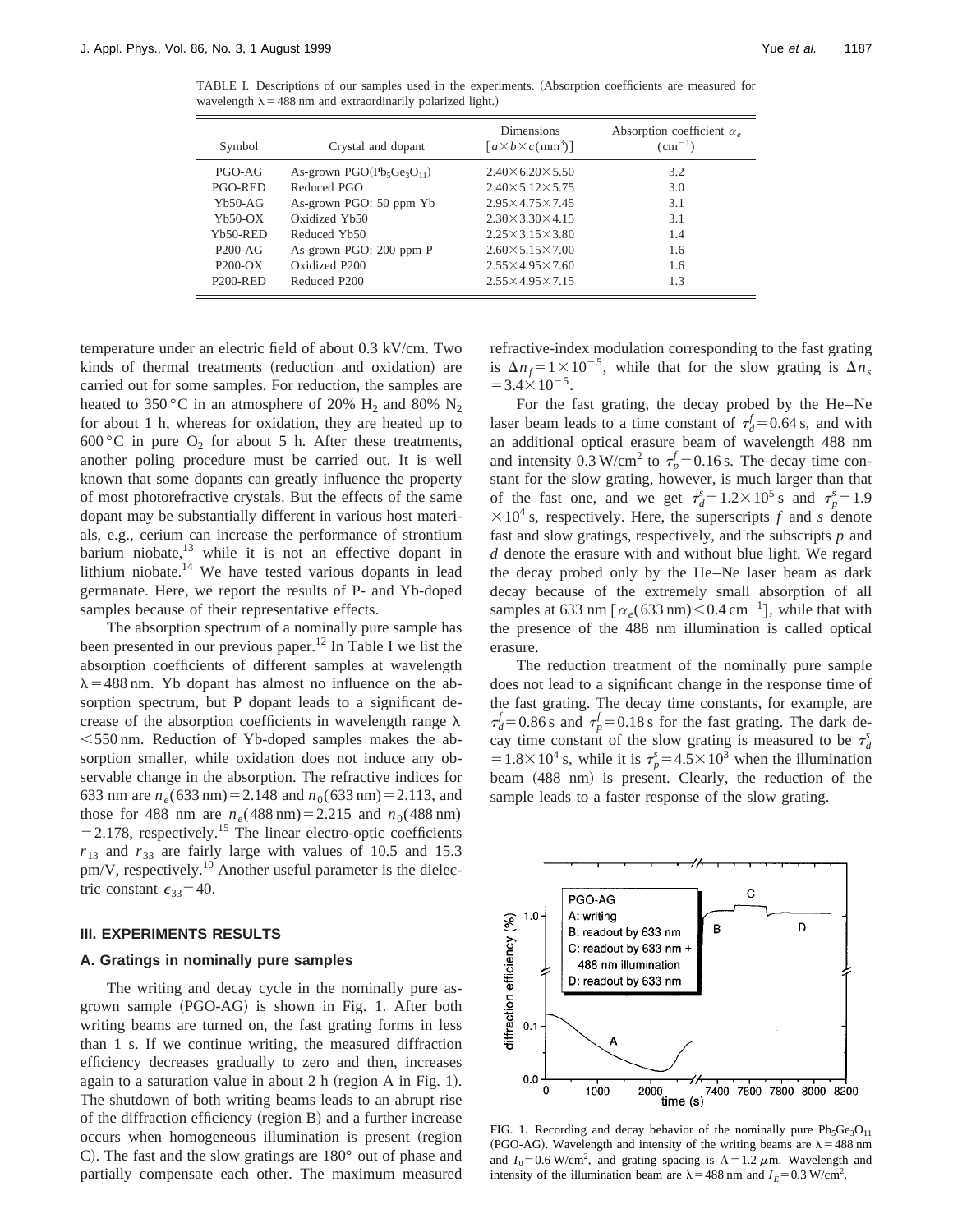

FIG. 2. Recording and decay behavior of the reduced Yb-doped  $Pb_5Ge_3O_{11}$ (Yb50-RED). The experimental conditions are the same as those in Fig. 1. The slow grating compensates completely for the fast grating in 200 s. The diffraction efficiency remains approximately zero if the gratings are probed only by a He–Ne laser beam. With the presence of homogeneous illumination (488 nm), the slow grating is revealed, and then gradually decays to zero.

# **B. Gratings in Yb-doped samples**

An as-grown Yb-doped sample  $(Yb50-AG)$  is also used for holographic recording. Again, for a short-time recording, only a fast grating is formed. The time constant for dark decay is  $\tau_d^f = 0.76$  s while that for optical erasure is  $\tau_p^f$  $=0.24$  s. In this sample, the formation of the slow grating becomes faster than in the PGO-AG sample. The time constant of the slow grating for dark decay is  $\tau_d^s = 2.0 \times 10^4$  s, while that for the erasure with illumination is  $\tau_p^s = 7.0$  $\times$ 10<sup>3</sup> s. No change in saturated refractive-index modulation of the fast grating has been observed compared to the pure sample.

The writing and decay cycle of holographic recording in the reduced sample  $(Yb50-RED)$  is presented in Fig. 2. In this sample, the response time of the fast grating becomes much larger compared to that in the as grown crystal. The decay time constants for the fast grating are  $\tau_d^f = 23.0 \text{ s}$  and  $\tau_p^f$  = 3.86 s. Note that the slow grating can completely compensate for the fast grating in about 200 s. This means the reduction decreases the response time of the slow grating. Then both gratings cancel each other and the diffraction efficiency remains zero even for several hours of recording. If the recorded gratings are probed by the He–Ne laser beam alone, diffraction efficiency remains at about zero. With the presence of the illumination beam the diffraction efficiency to a maximum value and then decays slowly to zero.

It is not possible to measure the decay time constant by using only a He–Ne laser beam, because the fast and slow gratings always compensate each other. We use the following way to measure the decay time constant of the slow grating: after a recording time of 100 s, the gratings are probed by the He–Ne beam and then the illumination beam is turned on after a time interval  $t_d$ . With illumination, the decay time constant of the slow grating is 85 s which is much larger than that of the fast grating. The maximum revealed diffraction efficiency after turning on the illumination beam can be regarded as that of the remaining slow grating



FIG. 3. Recording and decay behavior of the oxidized Yb-doped  $Pb_5Ge_3O_{11}$ (Yb50-OX). The experimental conditions are the same as those in Fig. 1. In the reading mode, homogeneous illumination is first present and then turned off. The turnoff of the illumination beam leads to a small increase in the diffraction efficiency.

after the  $t_d$  decay probed by the He–Ne beam. By these measurements, we get a dark decay time constant  $\tau_d^s$  of approximately 580 s.

The holographic recording and erasure cycle for the oxidized sample  $(Yb50-OX)$  is presented in Fig. 3. Unlike the as-grown and reduced samples, the slow and fast gratings in Yb50-OX are in phase. To check this carefully, we measure the intensities of both interacting beams. There is no change of energy transfer direction at the initial and final states during holographic recording. Under the same conditions as described above, the dark decay time constant of the fast grating is  $\tau_d^f = 0.70$  s and that with illumination  $\tau_p^f = 0.18$  s. The decay time constants of the slow grating, however, are larger than those of Yb50-AG:  $\tau_d^s = 2.2 \times 10^5$  s and  $\tau_p^s = 1.4$  $\times 10^4$  s.

Oxidation increases the efficiency of the slow grating in Yb-doped samples. For example, after a recording for 2 h, the ratio between the efficiencies of the slow and fast gratings is  $\eta_S / \eta_F = 3.0$  for Yb50-AG, and  $\eta_S / \eta_F = 5.0$  for Yb50-OX.

## **C. Gratings in P-doped samples**

For P-doped  $Pb_5Ge_3O_{11}$ , we have also measured the response time constants of the fast grating in as-grown, oxidized, and reduced samples. There is no significant difference among them (see Table II). The values, however, are larger than those of the pure samples as well as those of the as-grown and oxidized Yb-doped samples. But, they are still much smaller than the corresponding response time of the reduced Yb-doped sample. Like in the nominally pure samples, reduction leads to a faster response of the slow grating, although the effect is not as large as that in the Yb-doped samples. Again, P dopant does not change the refractive-index modulation of the fast grating. The saturated refractive-index modulation can reach a value several times larger than that of the fast grating.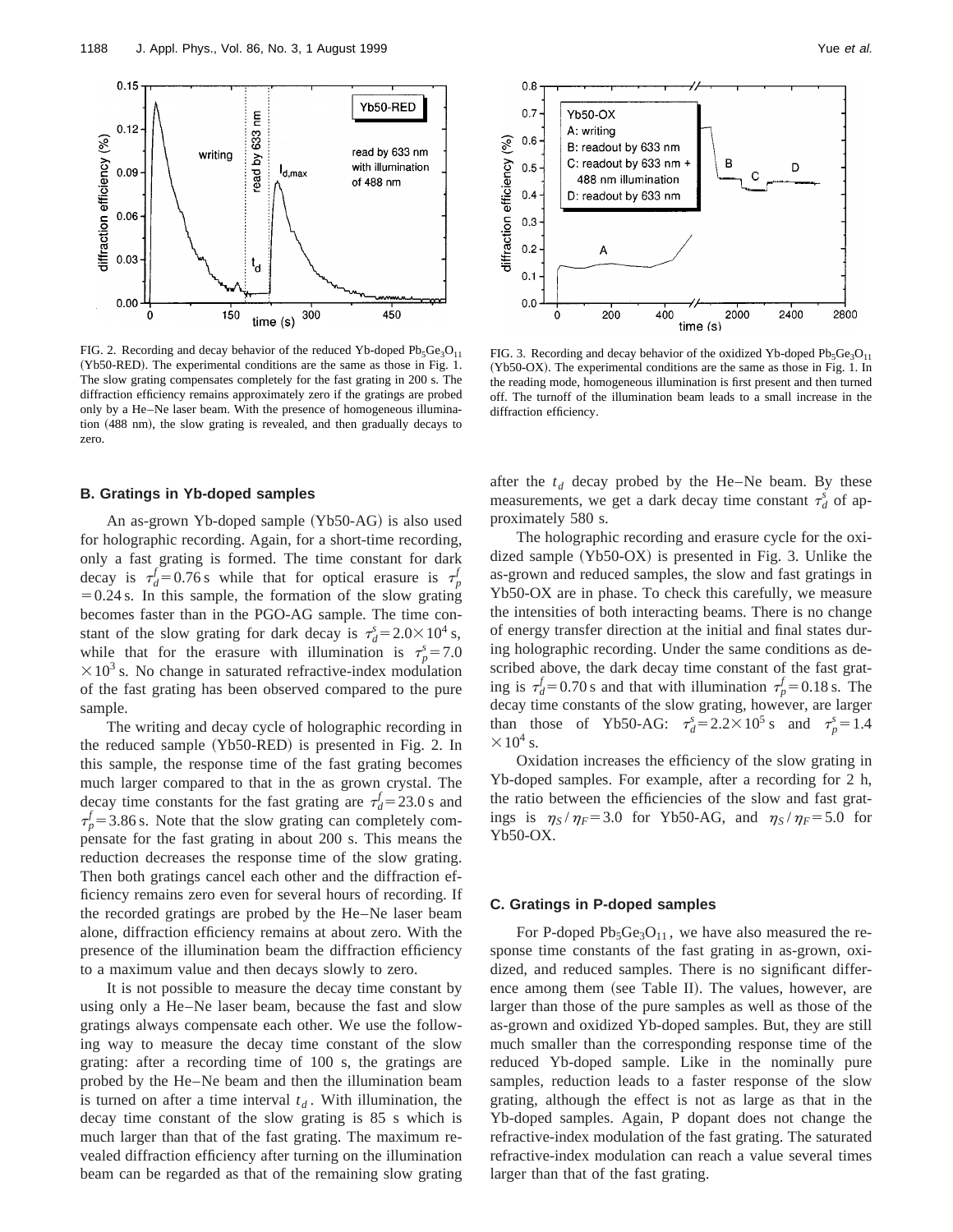TABLE II. Decay time constants of the fast and slow gratings  $\tau_d^f$ ,  $\tau_d^s$  probed by a He–Ne laser (wavelength 633 nm and intensity  $0.3$  W/cm<sup>2</sup>) alone and with the presence of an illumination beam  $\tau_p^f$ ,  $\tau_p^s$  (wavelength 488 nm and intensity  $0.3 \text{ W/cm}^2$ ).

| Sample          | $\tau'_{\scriptscriptstyle{A}}$ |                 | $\tau^s_{\scriptscriptstyle{A}}$ | $\tau_p^s$          |
|-----------------|---------------------------------|-----------------|----------------------------------|---------------------|
| $PGO-AG$        | $0.64$ s                        | 0.16 s          | $1.2 \times 10^5$ s              | $1.9 \times 10^4$ s |
| PGO-RED         | 0.86 s                          | $0.18$ s        | $1.8 \times 10^4$ s              | $4.5 \times 10^3$ s |
| $Yb50-AG$       | 0.76 s                          | $0.24$ s        | $2.0\times10^{4}$ s              | $7.0 \times 10^3$ s |
| $Yb50-OX$       | 0.70 s                          | $0.18$ s        | $2.2 \times 10^5$ s              | $1.4 \times 10^4$ s |
| Yb50-RED        | 23.0 s                          | 3.86 s          | 580 s                            | $85 \text{ s}$      |
| $P200-AG$       | $8.4 \text{ s}$                 | 1.2 s           | $3.5 \times 10^3$ s              | $1.7 \times 10^3$ s |
| $P200-OX$       | 5.0 s                           | $0.8 \text{ s}$ | $1.1 \times 10^4$ s              | $4.3 \times 10^3$ s |
| <b>P200-RED</b> | 11.0 s                          | $1.4 \text{ s}$ | $1.6 \times 10^3$ s              | $1.1 \times 10^3$ s |

## **D. Summary of experimental results**

For comparison of the decay time constants of the fast and slow gratings in different samples, we have listed all measured values in Table II. The main results concerning time constants and grating amplitudes are summarized as follows:

 $(1)$  The time constant of the fast grating in the pure sample is at least four orders of magnitude smaller than that of the slow grating.

 $(2)$  P doping enlarges the time constant of the fast grating substantially, while Yb doping has little influence on the fast grating.

 $(3)$  Reduction of the Yb-doped sample leads to a significant increase of the time constant of the fast grating and to a large decrease of the time constant of the slow grating.

 $(4)$  The amplitude of the fast grating is not influenced by doping and thermal treatments. The typical value is  $\Delta n_f$  $=1\times10^{-5}$  for a grating spacing of  $\Lambda=1.2 \mu$ m.

 $(5)$  In all as-grown and oxidized samples, the modulation of the refractive index of the slow grating can reach a much larger value, even ten times as high as that of the fast grating. Reduction treatments, however, lower the amplitude of the slow grating in doped samples.

## **IV. DISCUSSION**

The photorefractive effect is related to photoionization and transport of charge carriers. The space-charge field under sinusoidal illumination without an externally applied electric field and in the absence of a photovoltaic field can be expressed as  $16$ 

$$
E_{\rm sc} = iRmE_D/(1 + E_D/E_Q),\tag{1}
$$

where *m* is the effective modulation depth influenced by dark conductivity  $\sigma_d$  and photoconductivity  $\sigma_p$  and proportional to the modulation depth  $m_0$  of the recording intensity:

$$
m = m_0 / (1 + \sigma_d / \sigma_p). \tag{2}
$$

Here  $R$  is electron-hole competition constant.<sup>5</sup> Furthermore,

$$
E_D = K k_B T / e, \quad \text{and} \quad E_Q = e N_E / (\epsilon \epsilon_0 K) \tag{3}
$$

are the diffusion and limiting space-charge fields, respectively. Here  $K$  is the magnitude of the grating vector,  $k_B$  the Boltzmann constant, *T* the temperature, *e* the charge of electron,  $\epsilon \epsilon_0$  the static dielectric constant, and  $N_E$  the effective photorefractive charge density:  $1/N_E = 1/N_A + 1/N_D$ , where  $N_A$  is the density of acceptors and  $N_D$  is the density of donors.

# **A. Properties of the fast grating**

The amplitudes of the fast gratings in all samples used here are much smaller than the theoretical predictions based on diffusion field and electro-optic coefficients. This has been shown in detail in Ref. 12. Many factors can limit the amplitude of photorefractive gratings, e.g., electron-hole competition [see Eq.  $(1)$ ], shallow trap effects,<sup>17</sup> nonnegligible dark conductivity  $[Eq. (2)]$ , degradation of the interference pattern,  $^{18}$  etc. The off-Bragg readout can also reduce the measured diffraction efficiency. In this work, the dark conductivity can be neglected compared to photoconductivity. As reported in our previous paper, $12$  the measured diffraction efficiency of the slow grating in the sample PGO-AG is in agreement with the theoretical prediction (off-Bragg factor can be excluded). The efficiency ratio between the slow and fast gratings ( $\eta_s / \eta_f$ ) can reach 10 in the nominally pure sample. Normally a shallow trap effect cannot introduce such a large difference.<sup>17</sup> So, we think the main factor to limit the amplitude of the fast grating is electronhole competition.

As we have discussed in Ref. 12, doping does not enhance the photorefractive effect in  $Pb_5Ge_3O_{11}$ . We think that the photoactive centers are the intrinsic defects in this material. The main charge carriers involved in the fast grating are holes in all samples. This has been confirmed by two-beam coupling measurements in our experiments. It has been determined by electron spin resonance (ESR) measurements that after illumination of the nominally pure sample, both  $Pb^{2+}$  and  $Pb^{3+}$  ions exist in this material, while most of the  $Pb^{3+}$  ions disappear immediately after shutoff of the illumination.<sup>19</sup> It is believed that by illumination, electrons can be excited from the valence band to the conduction band or to other defect centers. The remaining holes can move in the valence band and combine with  $Pb^{2+}$  to form  $Pb^{3+}$ . Based on these results, we think this process may be responsible for the formation of the fast grating. In this case, thermal treatments do not lead to any change of the fast grating. In P-doped samples, the response time constants of the fast gratings become much larger than those for all nominally pure samples. Yb doping, however, does not influence the fast grating significantly. We think this is reasonable by considering the much smaller absorption coefficients of the P-doped samples.

#### **B. Properties of the slow grating**

In all as-grown and reduced samples, the slow grating is 180° out of phase with respect to the fast grating. This indicates that the carriers responsible for the slow grating are negatively charged. First, we can conclude that these charge carriers are photoexcited. From the experimental results we know that the response of the slow grating strongly depends on thermal treatments. It is well known that oxygen vacancies can act as electron donors.<sup>16</sup> It is possible that oxygen vacancies or some impurity ions adjoining oxygen vacancies, which can be influenced by thermal treatments, are respon